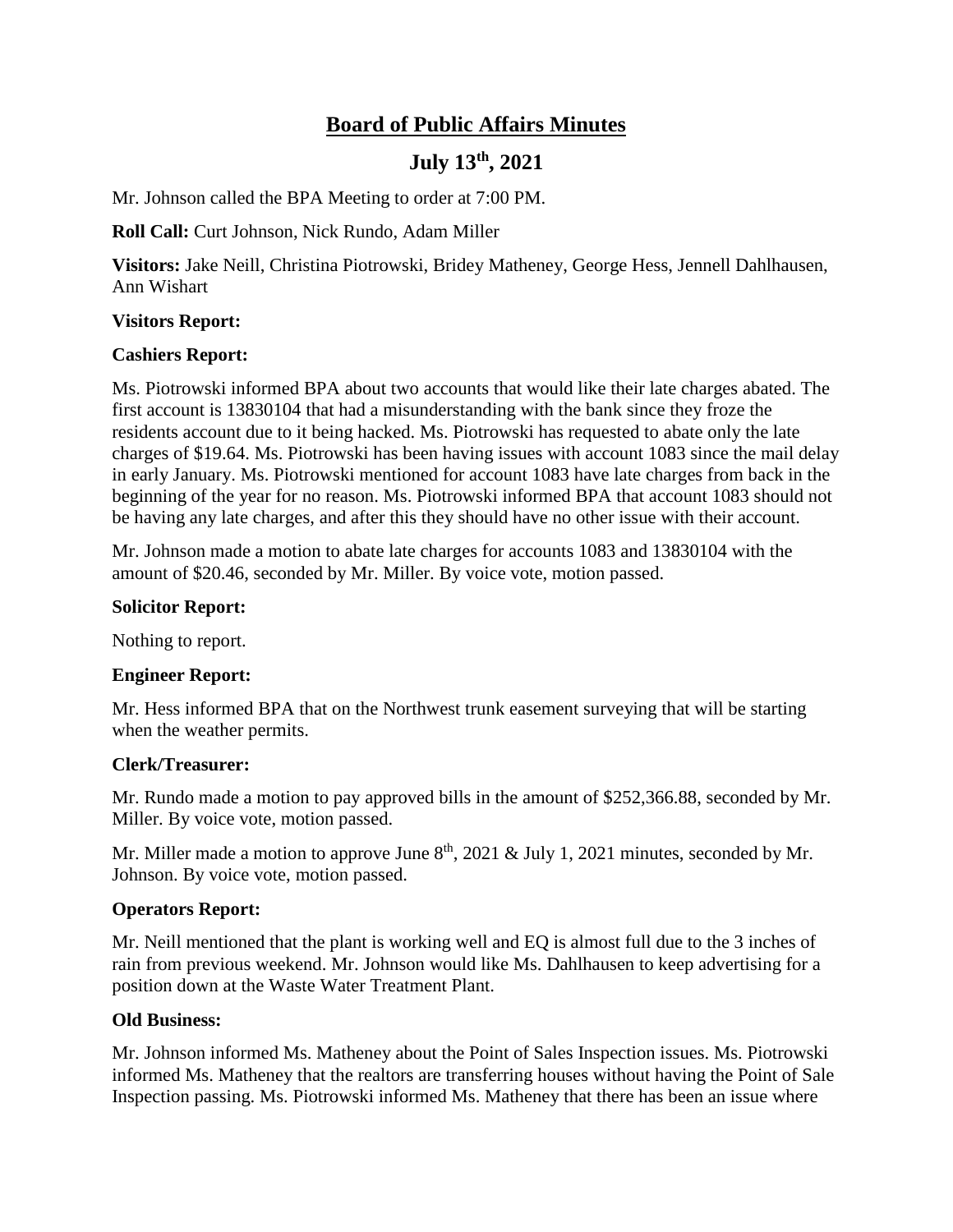the house is sold and did not complete the Point of Sale Inspection. Mr. Rundo wanted to clarify that houses should be able to transfer, but should have a certain time frame to have the Point of Sales Inspection to be completed. Ms. Piotrowski would like to have a letter sent out to the two residents that have not completed the Point of Sales Inspection and have the Point of Sale Inspection be completed within the 90 days of the house has transferred. Mr. Johnson suggested that if the Point of Sale Inspection does not get completed within the 90 days, then the water should be shut off.

Mr. Neill was concerned about easements that Ms. Matheney was looking into, that she still found no documents on the easements.

Mr. Neill informed BPA that RCAP is slowly in the process of completing the location of our water valves, water boxes and manholes. Mr. Neill will give an update next meeting. Mr. Hess would like Mr. Neill and Mr. Poulson to stake the manholes between Garden St and Spring St before they start surveying next week.

## **New Business:**

Mr. Hess discussed about Preston Kia's new sanitary sewer line, and wrote a letter where Hess Engineering estimated the tap in fee. Mr. Hess suggested we take meter readings for 12 months to adjust the tap in fee if necessary. Mr. Neill would like a meter at the pump station on the water well and on the two-inch sewer line. Mr. Johnson approved of the use of the sewer with two meters and give 18 months' years to get the 8-inch water main across his property. Mr. Neill informed BPA that the amount of grease coming into the sewer plant is still the same from previous months. Mr. Neill informed BPA that Ms. Piotrowski sent out 18 letters to inform businesses around town about their grease traps. Ms. Piotrowski will be sending out reminders for the businesses that need to submit the evidence of cleaning their grease traps over the past year.

Mr. Johnson made a motion to send a letter to Mr. Preston indicating the use of two forms of metering, one on the water and one on the sewer outlet, and required to put in the 8-inch water mains in front of his property and Mr. Sugar on his property on 87 within 18 months, seconded by Mr. Miller. Roll Call: Curt Johnson – yes, Adam Miller – yes, Nick Rundo – yes. Motion passed.

Mr. Neill informed BPA that they will be turning off the water on Goodwin Ave since a house is getting demolished on the American Legion property. Mr. Neill is suggesting to shut the water valve off in the basement, remove the water meter, and crimp the water line from the house. Mr. Neill will eventually be turning off the water from the road, when he has time.

Ms. Piotrowski informed BPA that most of the delinquent residents have paid, and the one shut off from last month is still shut off.

Ms. Wishart had concerned about Mr. Preston's installation of the well that was put in on his new property. Mr. Johnson has mentioned that there is no permit for the well and there is no approval for wells in the Village of Burton under certain circumstances in our BPA Rules and Regulations under Section 208.